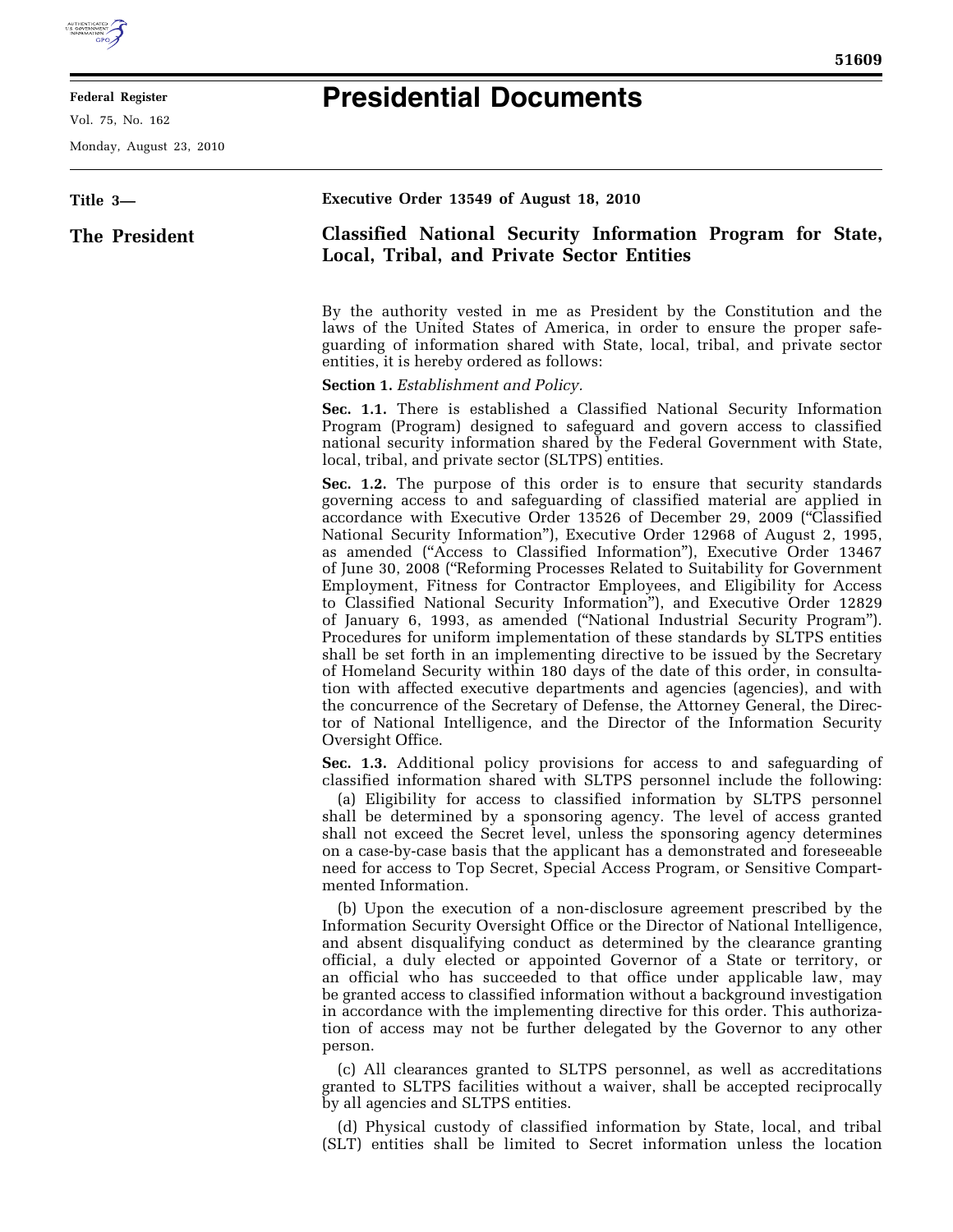housing the information is under the full-time management, control, and operation of the Department of Homeland Security or another agency. A standard security agreement, established by the Department of Homeland Security in consultation with the SLTPS Advisory Committee, shall be executed between the head of the SLT entity and the U.S. Government for those locations where the SLT entity will maintain physical custody of classified information.

(e) State, local, and tribal facilities where classified information is or will be used or stored shall be inspected, accredited, and monitored for compliance with established standards, in accordance with Executive Order 13526 and the implementing directive for this order, by the Department of Homeland Security or another agency that has entered into an agreement with the Department of Homeland Security to perform such inspection, accreditation, and monitoring.

(f) Private sector facilities where classified information is or will be used or stored shall be inspected, accredited, and monitored for compliance with standards established pursuant to Executive Order 12829, as amended, by the Department of Defense or the cognizant security agency under Executive Order 12829, as amended.

(g) Access to information systems that store, process, or transmit classified information shall be enforced by the rules established by the agency that controls the system and consistent with approved dissemination and handling markings applied by originators, separate from and in addition to criteria for determining eligibility for access to classified information. Access to information within restricted portals shall be based on criteria applied by the agency that controls the portal and consistent with approved dissemination and handling markings applied by originators.

(h) The National Industrial Security Program established in Executive Order 12829, as amended, shall govern the access to and safeguarding of classified information that is released to contractors, licensees, and grantees of SLT entities.

(i) All access eligibility determinations and facility security accreditations granted prior to the date of this order that do not meet the standards set forth in this order or its implementing directive shall be reconciled with those standards within a reasonable period.

(j) Pursuant to section  $4.1(i)(3)$  of Executive Order 13526, documents created prior to the effective date of Executive Order 13526 shall not be redisseminated to other entities without the consent of the originating agency. An agency head or senior agency official may waive this requirement for specific information that originated within that agency.

**Sec. 2.** *Policy Direction.* With policy guidance from the National Security Advisor and in consultation with the Director of the Information Security Oversight Office, the Director of the Office of Management and Budget, and the heads of affected agencies, the Secretary of Homeland Security shall serve as the Executive Agent for the Program. This order does not displace any authorities provided by law or Executive Order and the Executive Agent shall, to the extent practicable, make use of existing structures and authorities to preclude duplication and to ensure efficiency.

**Sec. 3.** *SLTPS Policy Advisory Committee.* (a) There is established an SLTPS Policy Advisory Committee (Committee) to discuss Program-related policy issues in dispute in order to facilitate their resolution and to otherwise recommend changes to policies and procedures that are designed to remove undue impediments to the sharing of information under the Program. The Director of the Information Security Oversight Office shall serve as Chair of the Committee. An official designated by the Secretary of Homeland Security and a representative of SLTPS entities shall serve as Vice Chairs of the Committee. Members of the Committee shall include designees of the heads of the Departments of State, Defense, Justice, Transportation, and Energy, the Nuclear Regulatory Commission, the Office of the Director of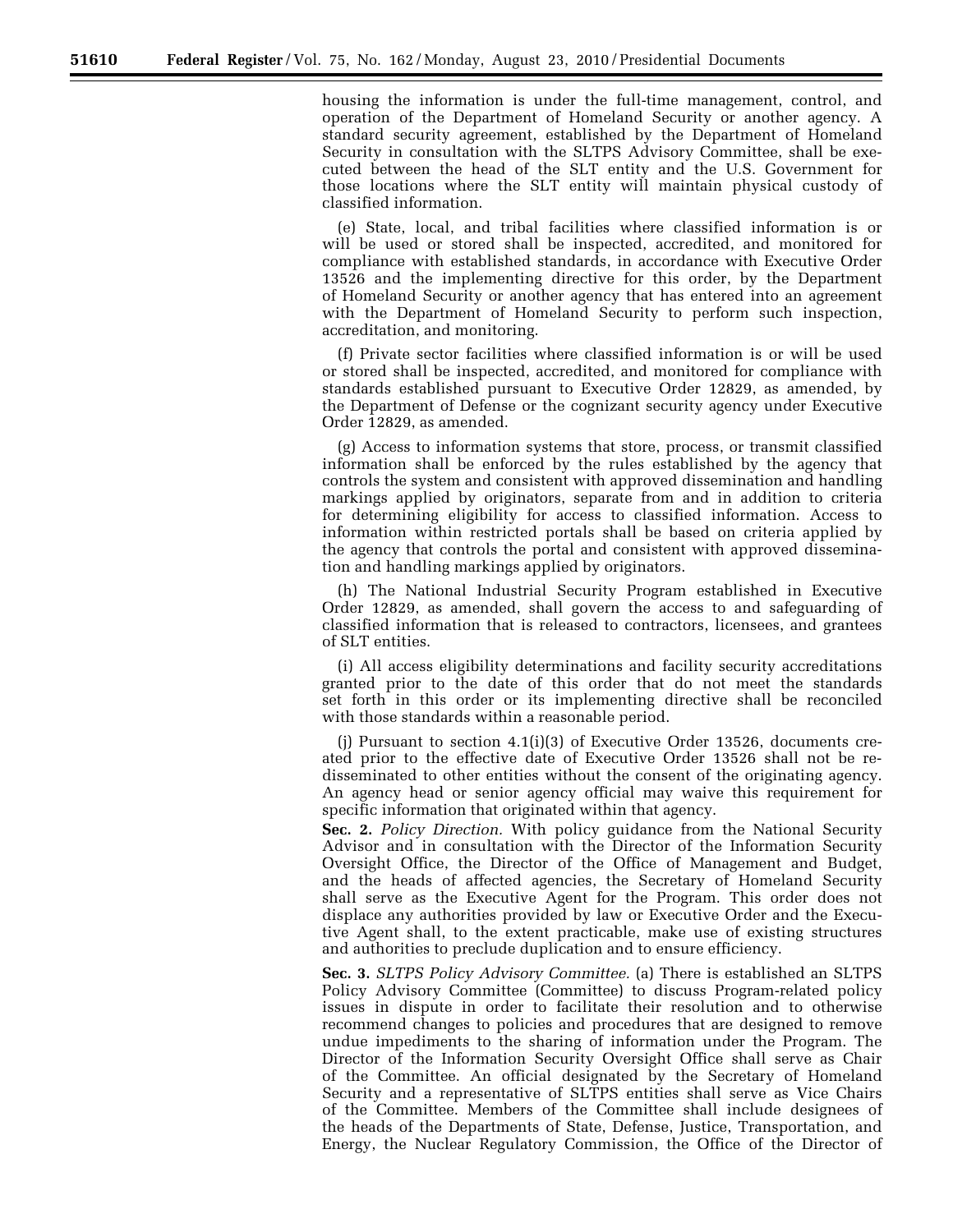National Intelligence, the Central Intelligence Agency, and the Federal Bureau of Investigation. Members shall also include employees of other agencies and representatives of SLTPS entities, as nominated by any Committee member and approved by the Chair.

(b) Members of the Committee shall serve without compensation for their work on the Committee, except that any representatives of SLTPS entities may be allowed travel expenses, including per diem in lieu of subsistence, as authorized by law for persons serving intermittently in the Government service (5 U.S.C. 5701–5707).

(c) The Information Security Oversight Office shall provide staff support to the Committee.

(d) Insofar as the Federal Advisory Committee Act, as amended (5 App. U.S.C.)(the "Act") may apply to this order, any functions of the President under that Act, except that of reporting to the Congress, which are applicable to the Committee, shall be performed by the Administrator of General Services in accordance with guidelines and procedures established by the General Services Administration.

**Sec. 4.** *Operations and Oversight.* (a) The Executive Agent for the Program shall perform the following responsibilities:

(1) overall program management and oversight;

(2) accreditation, periodic inspection, and monitoring of all facilities owned or operated by SLT entities that have access to classified information, except when another agency has entered into an agreement with the Department of Homeland Security to perform some or all of these functions;

(3) processing of security clearance applications by SLTPS personnel, when requested by a sponsoring agency, on a reimbursable basis unless otherwise determined by the Department of Homeland Security and the sponsoring agency;

(4) documenting and tracking the final status of security clearances for all SLTPS personnel in consultation with the Office of Personnel Management, the Department of Defense, and the Office of the Director of National Intelligence;

(5) developing and maintaining a security profile of SLT facilities that have access to classified information; and

(6) developing training, in consultation with the Committee, for all SLTPS personnel who have been determined eligible for access to classified information, which shall cover the proper safeguarding of classified information and sanctions for unauthorized disclosure of classified information.

(b) The Secretary of Defense, or the cognizant security agency under Executive Order 12829, as amended, shall provide program management, oversight, inspection, accreditation, and monitoring of all private sector facilities that have access to classified information.

(c) The Director of National Intelligence may inspect and monitor SLTPS programs and facilities that involve access to information regarding intelligence sources, methods, and activities.

(d) Heads of agencies that sponsor SLTPS personnel and facilities for access to and storage of classified information under section 1.3(a) of this order shall:

(1) ensure on a periodic basis that there is a demonstrated, foreseeable need for such access; and

(2) provide the Secretary of Homeland Security with information, as requested by the Secretary, about SLTPS personnel sponsored for security clearances and SLT facilities approved for use of classified information prior to and after the date of this order, except when the disclosure of the association of a specific individual with an intelligence or law enforcement agency must be protected in the interest of national security, as determined by the intelligence or law enforcement agency.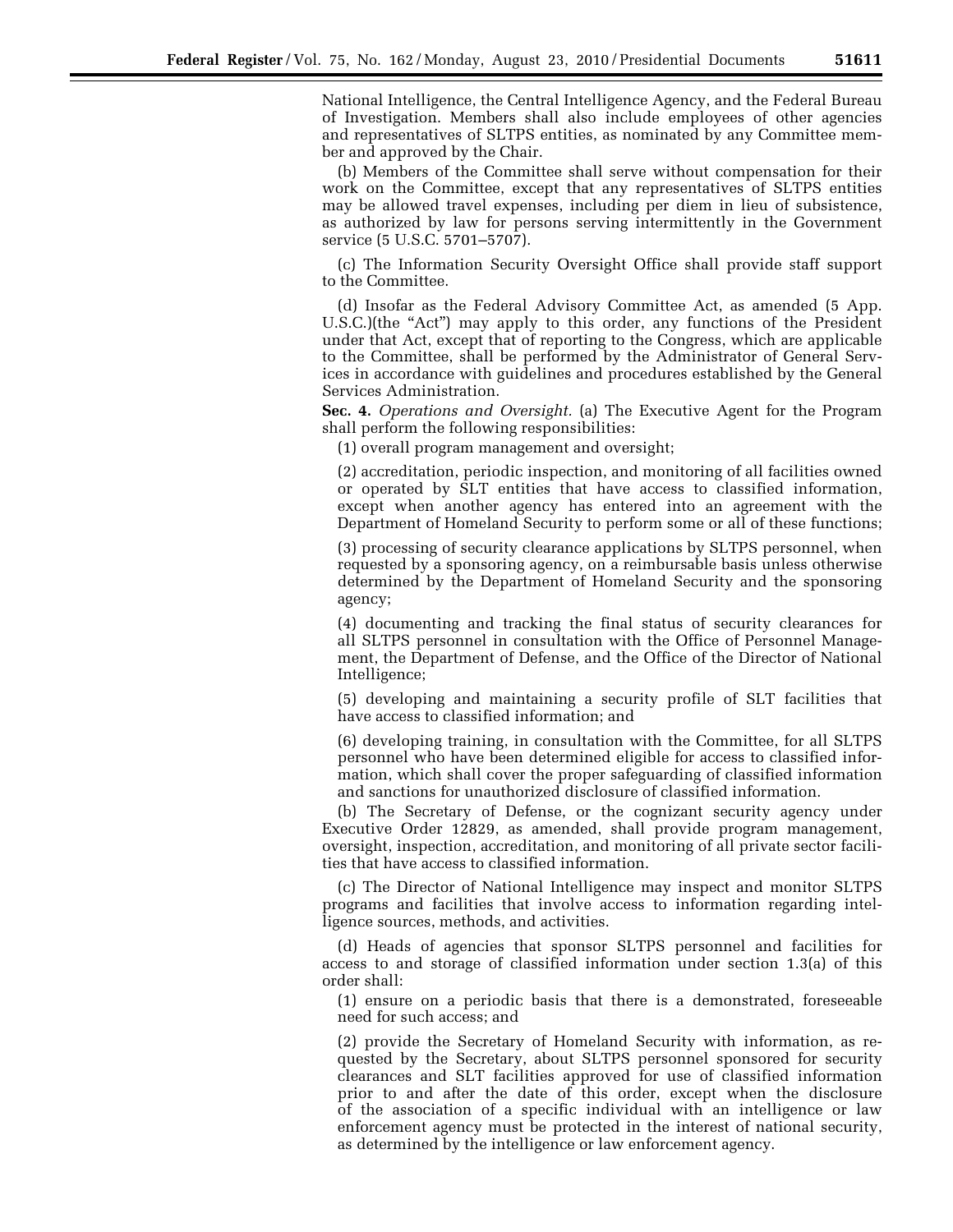**Sec. 5.** *Definitions.* For purposes of this order:

(a) ''Access'' means the ability or opportunity to gain knowledge of classified information.

(b) "Agency" means any "Executive agency" as defined in 5 U.S.C. 105; any military department as defined in 5 U.S.C. 102; and any other entity within the executive branch that comes into possession of classified information.

(c) ''Classified National Security Information'' or ''classified information'' means information that has been determined pursuant to Executive Order 13526, or any predecessor or successor order, to require protection against unauthorized disclosure, and is marked to indicate its classified status when in documentary form.

(d) ''Information'' means any knowledge that can be communicated or documentary material, regardless of its physical form or characteristics, that is owned by, produced by or for, or is under the control of the United States Government.

(e) ''Intelligence activities'' means all activities that elements of the Intelligence Community are authorized to conduct pursuant to law or Executive Order 12333, as amended, or a successor order.

(f) "Local" entities refers to " $(A)$  a county, municipality, city, town, township, local public authority, school district, special district, intrastate district, council of governments (regardless of whether the council of governments is incorporated as a nonprofit corporation under State law), regional or interstate government entity, or agency or instrumentality of a local government; and (B) a rural community, unincorporated town or village, or other public entity'' as defined in section 2 of the Homeland Security Act of 2002 (6 U.S.C. 101(11)).

(g) ''Private sector'' means persons outside government who are critically involved in ensuring that public and private preparedness and response efforts are integrated as part of the Nation's Critical Infrastructure or Key Resources (CIKR), including:

(1) corporate owners and operators determined by the Secretary of Homeland Security to be part of the CIKR;

(2) subject matter experts selected to assist the Federal or State CIKR;

(3) personnel serving in specific leadership positions of CIKR coordination, operations, and oversight;

(4) employees of corporate entities relating to the protection of CIKR; or

(5) other persons not otherwise eligible for the granting of a personnel security clearance pursuant to Executive Order 12829, as amended, who are determined by the Secretary of Homeland Security to require a personnel security clearance.

(h) ''Restricted portal'' means a protected community of interest or similar area housed within an information system and to which access is controlled by a host agency different from the agency that controls the information system.

(i) ''Sponsoring Agency'' means an agency that recommends access to or possession of classified information by SLTPS personnel.

(j) ''State'' means any State of the United States, the District of Columbia, the Commonwealth of Puerto Rico, the Virgin Islands, Guam, American Samoa, the Commonwealth of the Northern Mariana Islands, and any possession of the United States, as defined in section 2 of the Homeland Security Act of 2002 (6 U.S.C. 101(15)).

(k) ''State, local, and tribal personnel'' means any of the following persons: (1) Governors, mayors, tribal leaders, and other elected or appointed officials of a State, local government, or tribe;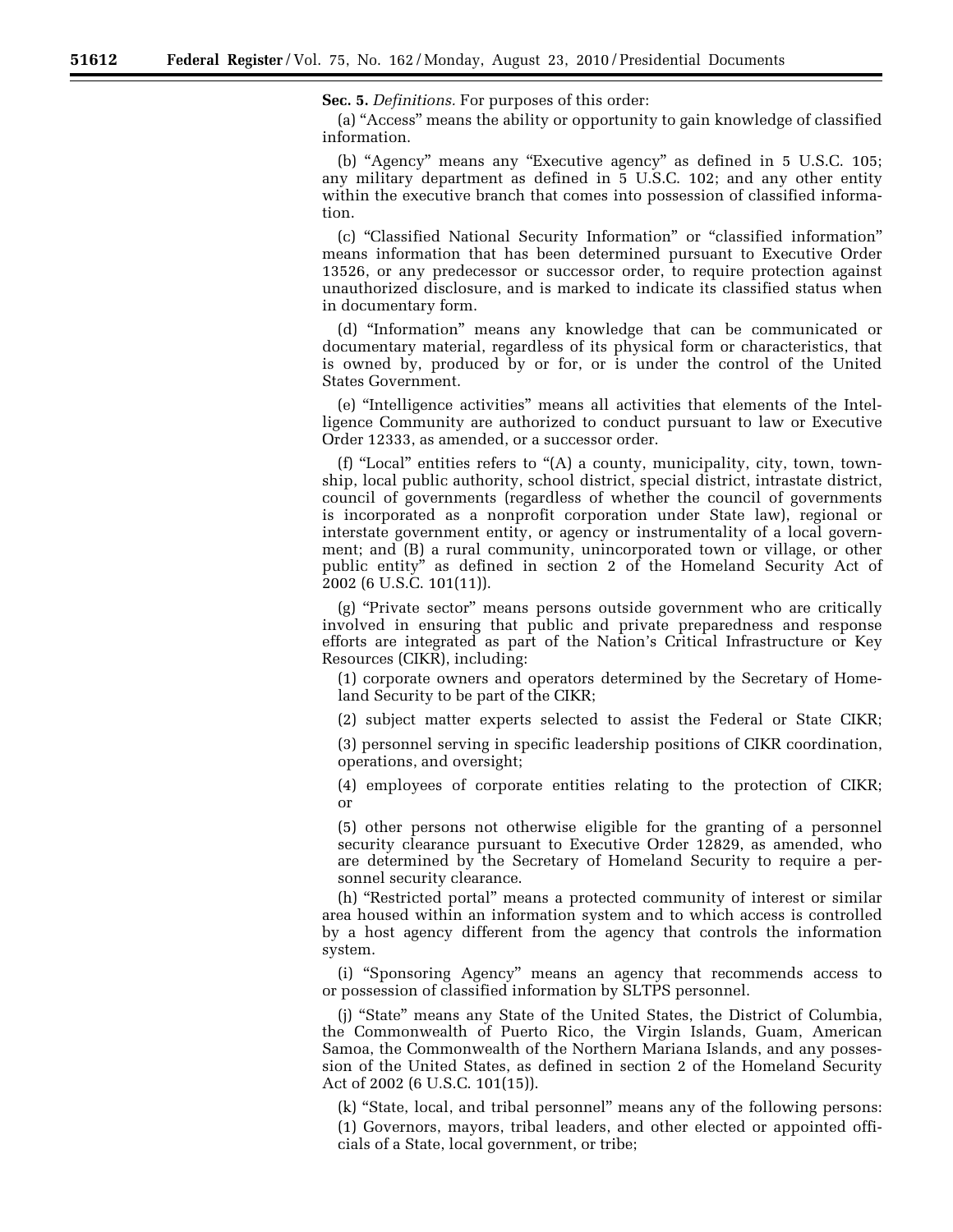(2) State, local, and tribal law enforcement personnel and firefighters;

(3) public health, radiological health, and medical professionals of a State, local government, or tribe; and

(4) regional, State, local, and tribal emergency management agency personnel, including State Adjutants General and other appropriate public safety personnel and those personnel providing support to a Federal CIKR mission.

(l) ''Tribe'' means any Indian or Alaska Native tribe, band, nation, pueblo, village, or community that the Secretary of the Interior acknowledges to exist as an Indian tribe as defined in the Federally Recognized Tribe List Act of 1994 (25 U.S.C. 479a(2)).

(m) ''United States'' when used in a geographic sense, means any State of the United States, the District of Columbia, the Commonwealth of Puerto Rico, the Virgin Islands, Guam, American Samoa, the Commonwealth of the Northern Mariana Islands, any possession of the United States and any waters within the territorial jurisdiction of the United States.

**Sec. 6.** *General Provisions.* (a) This order does not change the requirements of Executive Orders 13526, 12968, 13467, or 12829, as amended, and their successor orders and directives.

(b) Nothing in this order shall be construed to supersede or change the authorities of the Secretary of Energy or the Nuclear Regulatory Commission under the Atomic Energy Act of 1954, as amended (42 U.S.C. 2011 *et seq*.); the Secretary of Defense under Executive Order 12829, as amended; the Director of the Information Security Oversight Office under Executive Order 13526 and Executive Order 12829, as amended; the Attorney General under title 18, United States Code, and the Foreign Intelligence Surveillance Act (50 U.S.C. 1801 *et seq*.); the Secretary of State under title 22, United States Code, and the Omnibus Diplomatic Security and Antiterrorism Act of 1986; or the Director of National Intelligence under the National Security Act of 1947, as amended, Executive Order 12333, as amended, Executive Order 12968, as amended, Executive Order 13467, and Executive Order 13526.

(c) Nothing in this order shall limit the authority of an agency head, or the agency head's designee, to authorize in an emergency and when necessary to respond to an imminent threat to life or in defense of the homeland, in accordance with section 4.2(b) of Executive Order 13526, the disclosure of classified information to an individual or individuals who are otherwise not eligible for access in accordance with the provisions of Executive Order 12968.

(d) Consistent with section 892(a)(4) of the Homeland Security Act of 2002 (6 U.S.C. 482(a)(4)), nothing in this order shall be interpreted as changing the requirements and authorities to protect sources and methods.

(e) Nothing in this order shall supersede measures established under the authority of law or Executive Order to protect the security and integrity of specific activities and associations that are in direct support of intelligence operations.

(f) Pursuant to section 892(e) of the Homeland Security Act of 2002 (6 U.S.C. 482(e)), all information provided to an SLTPS entity from an agency shall remain under the control of the Federal Government. Any State or local law authorizing or requiring disclosure shall not apply to such information.

(g) Nothing in this order limits the protection afforded any classified information by other provisions of law. This order is not intended to, and does not, create any right or benefit, substantive or procedural, enforceable at law or in equity by any party against the United States, its departments, agencies, or entities, its officers, employees, or agents, or any other person.